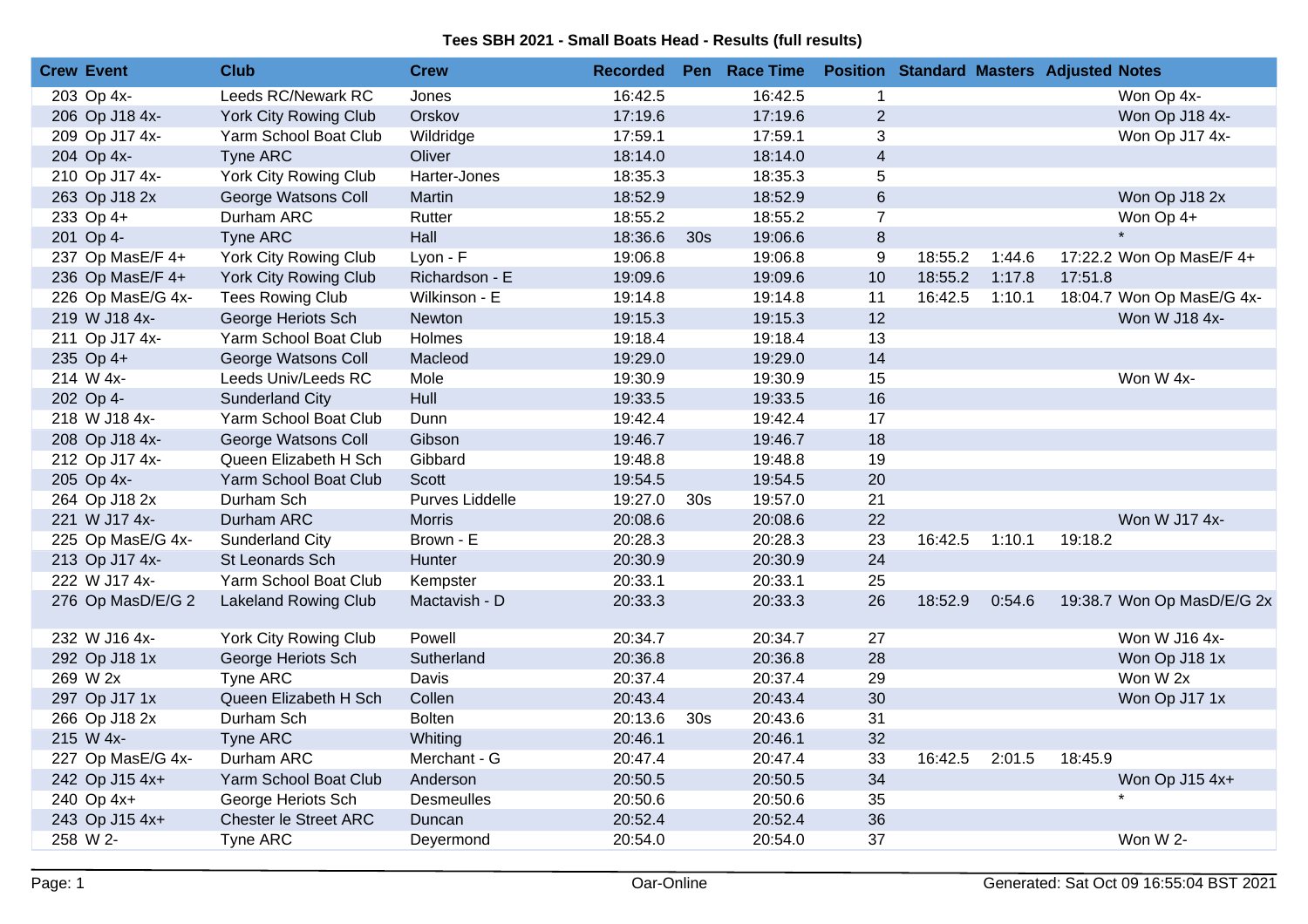| <b>Crew Event</b> | <b>Club</b>                  | <b>Crew</b>     | <b>Recorded</b> |                 | Pen Race Time |           |         |        | <b>Position Standard Masters Adjusted Notes</b> |
|-------------------|------------------------------|-----------------|-----------------|-----------------|---------------|-----------|---------|--------|-------------------------------------------------|
| 216 W 4x-         | <b>Sunderland City</b>       | Clark           | 20:54.8         |                 | 20:54.8       | 38        |         |        |                                                 |
| 229 W J16 4x-     | Queen Elizabeth H Sch        | Seymour         | 20:55.5         |                 | 20:55.5       | 39        |         |        |                                                 |
| 288 Op 1x         | Tyne ARC                     | Fergie          | 20:57.3         |                 | 20:57.3       | 40        |         |        | Won Op 1x                                       |
| 257 Op 2-         | Queen Elizabeth H Sch        | Ryan            | 21:00.0         |                 | 21:00.0       | 41        |         |        |                                                 |
| 295 Op J18 1x     | George Heriots Sch           | Maclachlan      | 21:00.3         |                 | 21:00.3       | 42        |         |        |                                                 |
| 244 Op J15 4x+    | George Watsons Coll          | Hughes          | 21:04.5         |                 | 21:04.5       | 43        |         |        |                                                 |
| 220 W J18 4x-     | Durham ARC                   | Davies          | 21:04.7         |                 | 21:04.7       | 44        |         |        |                                                 |
| 228 Op MasE/G 4x- | <b>Tees Rowing Club</b>      | Boyne-Cross - E | 21:11.4         |                 | 21:11.4       | 45        | 16:42.5 | 1:10.1 | 20:01.3                                         |
| 268 W 2x          | Tyne ARC                     | Mullan          | 21:15.4         |                 | 21:15.4       | 46        |         |        |                                                 |
| 238 Op MasE/F 4+  | <b>Tees Rowing Club</b>      | Kenneally - F   | 21:15.5         |                 | 21:15.5       | $=47$     | 18:55.2 | 1:44.6 | 19:30.9                                         |
| 299 Op J17 1x     | George Heriots Sch           | <b>Bisset</b>   | 21:15.5         |                 | 21:15.5       | $=47$     |         |        |                                                 |
| 289 Op 1x         | <b>Berwick</b>               | Cairns          | 21:19.7         |                 | 21:19.7       | 49        |         |        |                                                 |
| 234 Op 4+         | Durham ARC                   | Scott           | 21:21.0         |                 | 21:21.0       | 50        |         |        |                                                 |
| 230 W J16 4x-     | George Watsons/QEHS          | McGillivray     | 21:21.5         |                 | 21:21.5       | time-only |         |        |                                                 |
| 224 W J17 4x-     | St Leonards Sch              | <b>Steele</b>   | 21:21.6         |                 | 21:21.6       | 51        |         |        |                                                 |
| 282 W J16 2x      | <b>Chester le Street ARC</b> | Haddrick        | 21:24.3         |                 | 21:24.3       | 52        |         |        | Won W J16 2x                                    |
| 267 Op J18 2x     | Queen Elizabeth H Sch        | Taylor          | 21:28.8         |                 | 21:28.8       | 53        |         |        |                                                 |
| 262 Op 2x         | <b>Tees Rowing Club</b>      | <b>Beever</b>   | 21:31.9         |                 | 21:31.9       | 54        |         |        | $\star$                                         |
| 249 W J15 4x+     | Yarm School Boat Club        | <b>Takacs</b>   | 21:35.4         |                 | 21:35.4       | 55        |         |        | Won W J15 4x+                                   |
| 271 W 2x          | Tyne ARC                     | Gilbert         | 21:39.1         |                 | 21:39.1       | 56        |         |        |                                                 |
| 247 W 4x+         | George Heriots Sch           | Harrigan Lees   | 21:41.3         |                 | 21:41.3       | 57        |         |        | Won W 4x+                                       |
| 280 Op J16 2x     | George Watsons Coll          | McCrone         | 21:11.6         | 30s             | 21:41.6       | 58        |         |        |                                                 |
| 294 Op J18 1x     | <b>Chester le Street ARC</b> | Parker          | 21:47.2         |                 | 21:47.2       | 59        |         |        |                                                 |
| 223 W J17 4x-     | Queen Elizabeth H Sch        | Russell         | 21:52.1         |                 | 21:52.1       | 60        |         |        |                                                 |
| 274 W J18 2x      | <b>Chester le Street ARC</b> | Lowes           | 21:52.4         |                 | 21:52.4       | 61        |         |        | Won W J18 2x                                    |
| 231 W J16 4x-     | St Leonards Sch              | Rodgers         | 21:55.8         |                 | 21:55.8       | 62        |         |        |                                                 |
| 217 W 4x-         | <b>Tees Rowing Club</b>      | Mortimer        | 21:57.7         |                 | 21:57.7       | 63        |         |        |                                                 |
| 290 Op 1x         | George Watsons Coll          | Mole            | 21:59.8         |                 | 21:59.8       | 64        |         |        |                                                 |
| 273 W J18 2x      | York City Rowing Club        | Cattle          | 22:00.7         |                 | 22:00.7       | 65        |         |        |                                                 |
| 261 Op 2x         | Tyne ARC                     | Storey          | 21:40.4         | 30 <sub>s</sub> | 22:10.4       | 66        |         |        |                                                 |
| 308 W J17 1x      | Tyne ARC                     | Wearmouth       | 22:12.9         |                 | 22:12.9       | 67        |         |        | Won W J17 1x                                    |
| 300 Op J17 1x     | <b>Tees Rowing Club</b>      | Holdsworth      | 22:16.2         |                 | 22:16.2       | 68        |         |        |                                                 |
| 296 Op J18 1x     | George Heriots Sch           | Kesterton       | 22:17.3         |                 | 22:17.3       | 69        |         |        |                                                 |
| 293 Op J18 1x     | <b>Cambois Rowing Club</b>   | Fairholm        | 22:28.0         |                 | 22:28.0       | 70        |         |        |                                                 |
| 239 W J16 4+      | George Watsons Coll          | McEwan          | 22:31.6         |                 | 22:31.6       | 71        |         |        | $\star$                                         |
| 284 W J16 2x      | George Watsons Coll          | Ansell          | 22:32.4         |                 | 22:32.4       | 72        |         |        |                                                 |
| 275 W J18 2x      | <b>Tees Rowing Club</b>      | Heal            | 22:32.7         |                 | 22:32.7       | 73        |         |        |                                                 |
| 278 Op MasD/E/G 2 | <b>Talkin Tarn ARC</b>       | Lewis - E       | 22:34.5         |                 | 22:34.5       | 74        | 18:52.9 | 1:17.6 | 21:16.9                                         |
|                   |                              |                 |                 |                 |               |           |         |        |                                                 |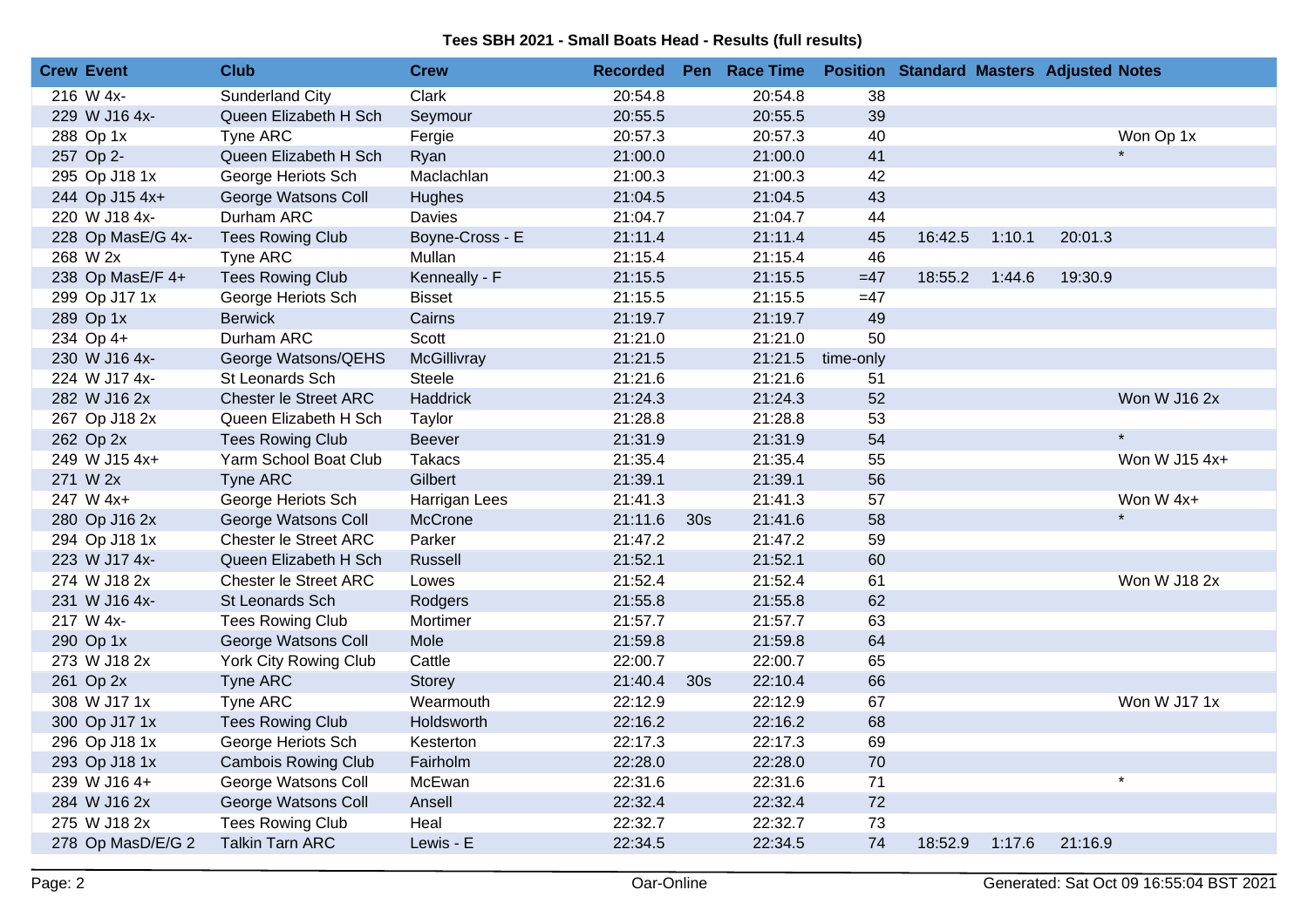| <b>Crew Event</b> |                    | Club                         | <b>Crew</b>   | <b>Recorded</b> |                 | Pen Race Time |           |         |        | <b>Position Standard Masters Adjusted Notes</b> |
|-------------------|--------------------|------------------------------|---------------|-----------------|-----------------|---------------|-----------|---------|--------|-------------------------------------------------|
| 304 W 1x          |                    | <b>Chester le Street ARC</b> | Warren        | 22:36.7         |                 | 22:36.7       | 75        |         |        | Won W 1x                                        |
|                   | 285 W J16 2x       | <b>Chester le Street ARC</b> | Youlton       | 22:40.5         |                 | 22:40.5       | 76        |         |        |                                                 |
|                   | 302 Op J17 1x      | George Heriots Sch           | Richards      | 22:40.9         |                 | 22:40.9       | 77        |         |        |                                                 |
|                   | 311 Op MasE/F/G 1x | <b>Cambois Rowing Club</b>   | Freeman - G   | 22:43.2         |                 | 22:43.2       | 78        | 20:36.8 | 2:22.1 | 20:21.1 Won Op MasE/F/G 1x                      |
|                   | 254 W J15 4x+      | St Leonards Sch              | Cheung        | 22:43.3         |                 | 22:43.3       | 79        |         |        |                                                 |
|                   | 301 Op J17 1x      | <b>Tees Rowing Club</b>      | Murphy        | 22:45.3         |                 | 22:45.3       | 80        |         |        |                                                 |
|                   | 245 Op J15 4x+     | Queen Elizabeth H Sch        | March         | 22:58.9         |                 | 22:58.9       | 81        |         |        |                                                 |
| 307 W 1x          |                    | <b>Berwick</b>               | Cairns        | 23:00.1         |                 | 23:00.1       | 82        |         |        |                                                 |
|                   | 313 Op MasE/F/G 1x | Ancholme Rowing Club         | Downey - E    | 23:04.3         |                 | 23:04.3       | 83        | 20:36.8 | 1:22.8 | 21:41.5                                         |
|                   | 303 Op J17 1x      | George Heriots Sch           | Sibley        | 23:06.2         |                 | 23:06.2       | 84        |         |        |                                                 |
| 260 W 2-          |                    | George Watsons Coll          | Wilding       | 23:17.9         |                 | 23:17.9       | 85        |         |        |                                                 |
| 270 W 2x          |                    | Durham ARC                   | Moore         | 23:18.1         |                 | 23:18.1       | 86        |         |        |                                                 |
|                   | 314 Op MasE/F/G 1x | Durham ARC                   | Rutter - F    | 23:25.3         |                 | 23:25.3       | 87        | 20:36.8 | 1:51.5 | 21:33.8                                         |
|                   | 309 W J17 1x       | <b>Bradford ARC</b>          | Lancaster     | 23:31.1         |                 | 23:31.1       | 88        |         |        |                                                 |
|                   | 255 W J15 4x+      | George Watsons Coll          | Millar        | 23:31.6         |                 | 23:31.6       | 89        |         |        |                                                 |
| 316 W 1x          |                    | <b>Tees Rowing Club</b>      | Lewis         | 23:35.8         |                 | 23:35.8       | time-only |         |        |                                                 |
| 315 W 2-          |                    | York City Rowing Club        | Read          | 23:45.1         |                 | 23:45.1       | time-only |         |        |                                                 |
|                   | 248 W 4x+          | George Heriots Sch           | <b>Morris</b> | 23:55.7         |                 | 23:55.7       | 90        |         |        |                                                 |
|                   | 250 W J15 4x+      | Queen Elizabeth H Sch        | Heath         | 23:56.5         |                 | 23:56.5       | 91        |         |        |                                                 |
|                   | 251 W J15 4x+      | Queen Elizabeth H Sch        | Ferguson      | 24:09.9         |                 | 24:09.9       | 92        |         |        |                                                 |
|                   | 246 W 4x+          | Yarm School Boat Club        | Lamb          | 24:44.6         | 15s             | 24:59.6       | 93        |         |        |                                                 |
|                   | 310 W J17 1x       | Queen Elizabeth H Sch        | McClintock    | 25:09.2         |                 | 25:09.2       | 94        |         |        |                                                 |
|                   | 252 W J15 4x+      | Durham Sch                   | Beresford     | 25:39.4         |                 | 25:39.4       | 95        |         |        |                                                 |
|                   | 287 W J16 2x       | <b>Tees Rowing Club</b>      | Thom          | 25:54.5         |                 | 25:54.5       | time-only |         |        |                                                 |
| 272 W 2x          |                    | Durham ARC                   | Collett       | 26:06.8         |                 | 26:06.8       | 96        |         |        |                                                 |
|                   | 256 W J14 4x+      | Chester le Street ARC        | Kane          | 25:45.6         | 30 <sub>s</sub> | 26:15.6       | 97        |         |        | $\star$                                         |
|                   | 265 Op J18 2x      | <b>Sunderland City</b>       | Dryden        | 26:39.8         |                 | 26:39.8       | 98        |         |        |                                                 |
|                   | 253 W J15 4x+      | Durham Sch                   | Henderson     | 28:44.8         |                 | 28:44.8       | 99        |         |        |                                                 |
|                   | 207 Op J18 4x-     | Durham Sch                   | Panter        | <b>DNS</b>      |                 | <b>DNS</b>    |           |         |        |                                                 |
|                   | 241 Op 4x+         | Durham Sch                   | Kell          | <b>DNS</b>      |                 | <b>DNS</b>    |           |         |        |                                                 |
| 259 W 2-          |                    | Tyne ARC                     | Peacock       | <b>DNS</b>      |                 | <b>DNS</b>    |           |         |        |                                                 |
|                   | 277 Op MasD/E/G 2  | Tyne ARC                     | Kite - G      | <b>DNS</b>      |                 | <b>DNS</b>    |           |         |        |                                                 |
|                   | 279 Op J16 2x      | <b>Chester le Street ARC</b> | Petterson     | <b>DNS</b>      |                 | <b>DNS</b>    |           |         |        |                                                 |
|                   | 281 Op J16 2x      | Durham ARC                   | <b>Bolton</b> | <b>DNS</b>      |                 | <b>DNS</b>    |           |         |        |                                                 |
|                   | 283 W J16 2x       | Durham Sch                   | Holmes        | <b>DNS</b>      |                 | <b>DNS</b>    |           |         |        |                                                 |
|                   | 286 W J16 2x       | St Leonards Sch              | Hodgson       | <b>DNS</b>      |                 | <b>DNS</b>    |           |         |        |                                                 |
|                   | 291 Op J18 1x      | <b>Cambois Rowing Club</b>   | Olive         | <b>DNS</b>      |                 | <b>DNS</b>    |           |         |        |                                                 |